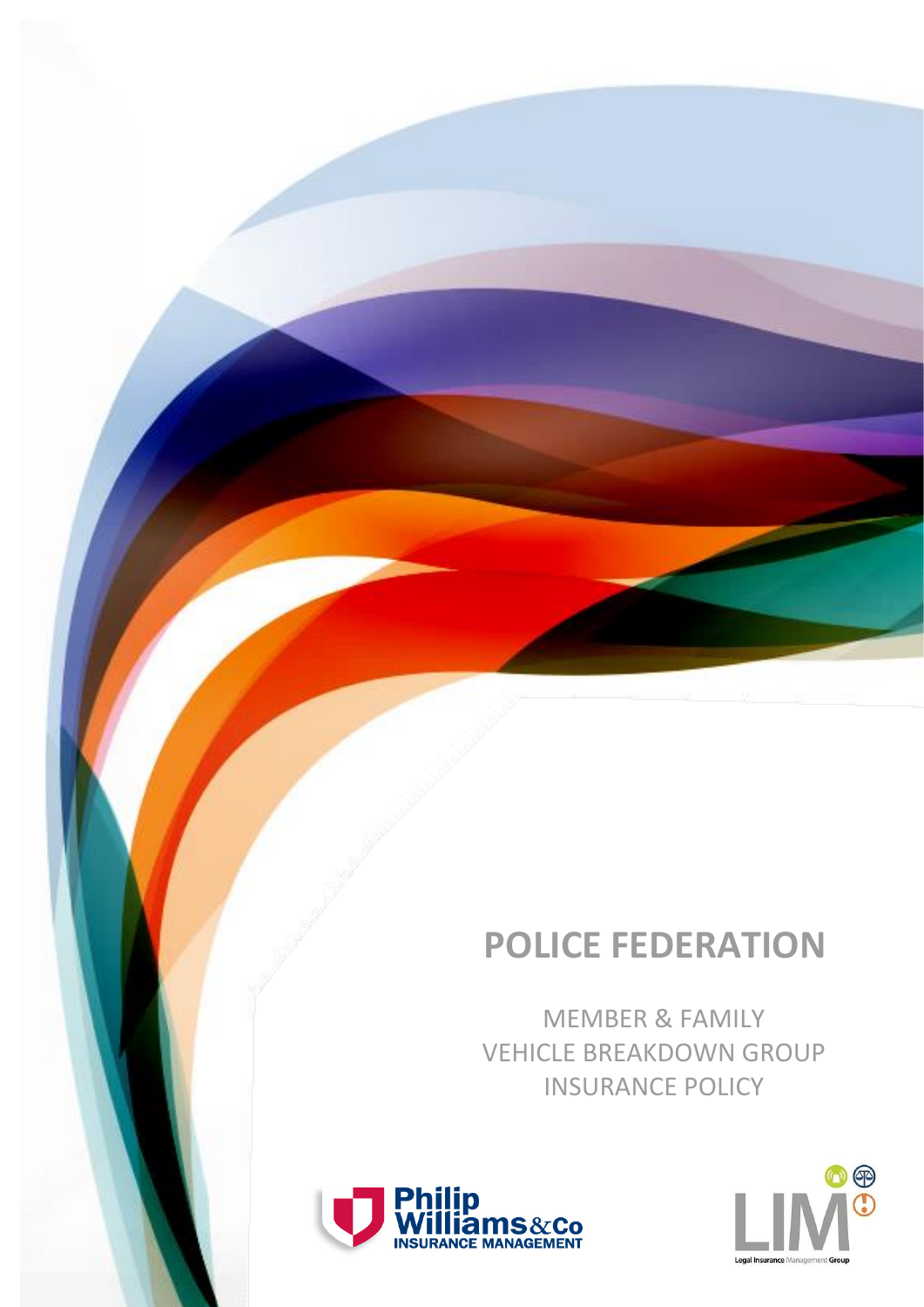# **Introduction**

Thank you for choosing to insure with us.

In consideration of the **policyholder** having paid or agreeing to pay the premium, the **insurer** agrees to pay the **beneficiary's** claim up to the **claim limit**, subject to the agreement of the **policyholder** and terms, conditions and exclusions of this policy.

# **In the Event of a Breakdown**

**You** can contact one of **our** control centres to report your claim. **We** will not accept responsibility if any of the helpline services fail for reasons beyond **our** control.

# **United Kingdom Assistance Helpline**

If **your vehicle** breaks down in the UK please call **our** assistance helpline as detailed in the schedule. **Our** control centre operates 24/7, 365 days a year.

**European Assistance Helpline (if shown on the schedule)**

If **your vehicle** breaks down in Europe please call **our** assistance helpline as detailed in the schedule. **Our** control centre operates 24/7, 365 days a year.

If **you** are deaf, hard of hearing or speech impaired, please send a text message containing **your** full name, policy number, **vehicle** registration and policy postcode to 07537 404890.

Please refer to your **schedule** for the relevant helpline contact number.

Use of this service is available for the covered **member** and their **family** only. Any claim will be validated with the Police Federation with costs for any claims from non-eligible persons being the responsibility of the claimant.

Please have the following information ready to give to **our rescue controller** who will use this to validate **your** policy:

- 1. **Your** return telephone number with area code.
- 2. The relevant Police Federation.
- 3. The name of the covered **member**.
- 4. **Your home address** including postcode.
- 5. **Your vehicle** registration.
- 6. The precise location of **your vehicle** (or as accurate as **you** are able in the circumstances).

**We** will take **your** details and ask **you** to remain by the telephone **you** are calling from. Once **we** have made all the arrangements **we** will contact **you** to advise who will be coming out to **you** and how long they are expected to take. **Your** mobile phone must therefore be switched on and available to take calls at all times. **You** will then be asked to return to **your vehicle**.

Please remember to guard **your** safety at all times but remain with or nearby **your vehicle** until the **recovery operator** arrives. Once the **recovery operator** arrives at the scene please be guided by their safety advice.

If **you** are broken down on a motorway and have no means of contacting **us** or are unaware of **your** location, please use the nearest SOS box and advise the Emergency Services of **our** telephone number. They will then contact **us** to arrange assistance. If the Police or Highways Agency are present at the scene please advise them that **you** have contacted **us** or give them **our** telephone number to call **us** on **your** behalf.

# **Your Cover**

If a **vehicle** in which **you** are travelling suffers a **breakdown** due to a mechanical or electrical failure, flat tyre, lack of fuel, misfuelling, **accident**, theft, vandalism or fire, service will be provided. **We** will provide cover as detailed below for any **breakdown** in accordance with the policy wording. Cover will apply during the **period of insurance** and within the territorial limits.

**We** will provide the cover detailed in the Insured Events section of this policy, subject to the terms, conditions and limitations shown below or amended in writing by **us** during the period of insurance.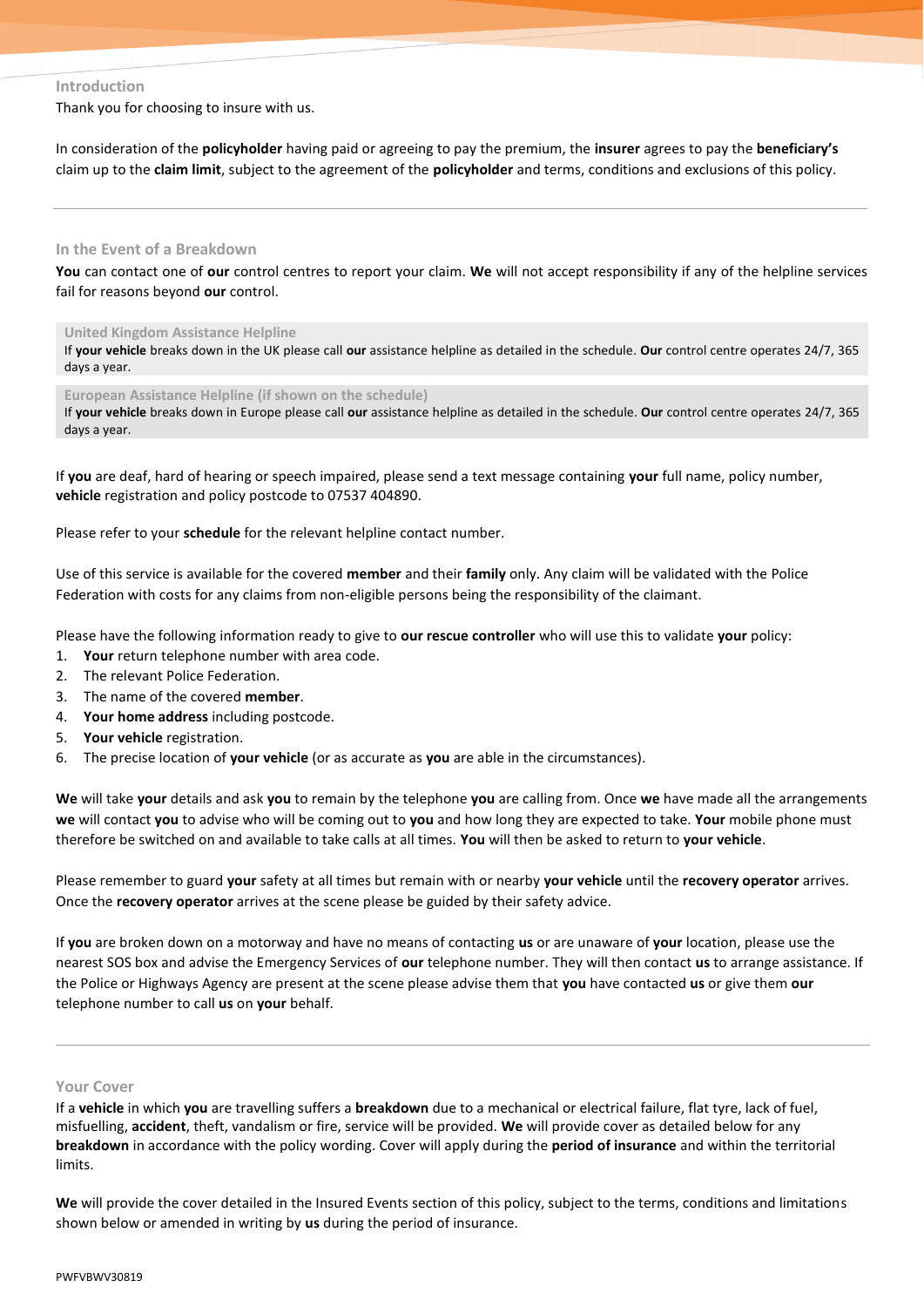# **Meaning of Words**

The words or expressions detailed below have the following meaning wherever they appear in this policy or the **schedule**.

| Accident                              | A collision immediately rendering the vehicle immobile or unsafe to drive.                                                                                                                                                                                                                                                                                                                                                                                                                                                                                                                                            |
|---------------------------------------|-----------------------------------------------------------------------------------------------------------------------------------------------------------------------------------------------------------------------------------------------------------------------------------------------------------------------------------------------------------------------------------------------------------------------------------------------------------------------------------------------------------------------------------------------------------------------------------------------------------------------|
| <b>Breakdown</b>                      | An electrical or mechanical failure, flat tyre, lack of fuel, misfuelling, accident, theft, vandalism or fire to the vehicle,<br>which immediately renders the vehicle immobilised.                                                                                                                                                                                                                                                                                                                                                                                                                                   |
| Callout                               | The deployment of a recovery operator to your vehicle.                                                                                                                                                                                                                                                                                                                                                                                                                                                                                                                                                                |
| Family                                | The member and their dependants, including partners, who are resident at the same address.                                                                                                                                                                                                                                                                                                                                                                                                                                                                                                                            |
| <b>Home Address</b>                   | The last known address recorded by the Federation Office where you reside.                                                                                                                                                                                                                                                                                                                                                                                                                                                                                                                                            |
| Insurer                               | This insurance is administered by Legal Insurance Management Ltd and underwritten by Royal & Sun Alliance<br>Insurance plc.                                                                                                                                                                                                                                                                                                                                                                                                                                                                                           |
| Member                                | All eligible individuals who are members of the Federation at the time at which the insured event occurs and who<br>have paid the relevant subscription.                                                                                                                                                                                                                                                                                                                                                                                                                                                              |
| Passengers                            | Up to six non-fare paying persons travelling with the vehicle at the time of the breakdown, up to the legal carrying<br>capacity of the vehicle.                                                                                                                                                                                                                                                                                                                                                                                                                                                                      |
| <b>Period of Insurance</b>            | The duration of this policy will be dependent on your continued membership and this cover remaining part of your<br>group insurance scheme.                                                                                                                                                                                                                                                                                                                                                                                                                                                                           |
| Policyholder                          | The appointed Trustees of the Police Federation Insurance Scheme as shown on the policy schedule.                                                                                                                                                                                                                                                                                                                                                                                                                                                                                                                     |
| <b>Recovery Operator</b>              | The independent technician appointed to attend your breakdown.                                                                                                                                                                                                                                                                                                                                                                                                                                                                                                                                                        |
| <b>Rescue Controller</b>              | The telephone operator employed by our vehicle breakdown claims handler.                                                                                                                                                                                                                                                                                                                                                                                                                                                                                                                                              |
| Schedule                              | The document which details cover selected for the purposes of this insurance and is attached to and forms part of<br>this policy.                                                                                                                                                                                                                                                                                                                                                                                                                                                                                     |
| <b>Service Provider</b>               | This service is provided by Call Assist Ltd, Axis Court, North Station Road, Colchester, Essex CO1 1UX, Registered<br>Company Number 3668383.                                                                                                                                                                                                                                                                                                                                                                                                                                                                         |
| Specialist<br>Equipment               | Non-standard apparatus or recovery vehicles which in the opinion of the recovery operator are required to safely<br>recover the vehicle. Specialist equipment includes but is not limited to winching, skates, sliders, dolly wheels, donor<br>wheels and a crane lift.                                                                                                                                                                                                                                                                                                                                               |
| <b>Suitable Garage</b>                | Any appropriately qualified mechanic or garage which is suitable for the type of repair required and where the<br>remedial work undertaken can be evidenced in writing.                                                                                                                                                                                                                                                                                                                                                                                                                                               |
| <b>Territorial Limits</b><br>(Europe) | Albania, Andorra, Austria, Balearics, Belarus, Belgium, Bosnia and Herzegovina, Bulgaria, Canary Isles, Corsica,<br>Croatia, Cyprus, Czech Republic, Denmark, Estonia, Finland, France, Germany, Gibraltar, Greece, Guernsey (for non-<br>residents) Hungary, Italy, Jersey (for non-residents), Latvia, Liechtenstein, Lithuania, Luxembourg, Macedonia,<br>Malta, Moldova, Monaco, Montenegro, Netherlands, Norway, Poland, Portugal, Republic of Ireland, Romania, San<br>Marino, Sardinia, Serbia, Sicily, Slovak Republic, Slovenia, Spain, Sweden, Switzerland, Turkey (West of Bosphorus)<br>and Vatican City. |
| <b>Territorial Limits</b><br>(UK)     | Great Britain, Northern Ireland, the Isle of Man, and (for residents only) Jersey and Guernsey.                                                                                                                                                                                                                                                                                                                                                                                                                                                                                                                       |
| Terrorism                             | The use, or threat of use, of biological, chemical and/or nuclear force or contamination by any person(s), whether<br>acting alone or on behalf of or in connection with any organisation(s) or government(s) committed for political,<br>religious, ideological or similar purposes including the intention to influence any government(s) or put any section of<br>the public in fear.                                                                                                                                                                                                                              |
| We, Us, Our                           | Legal Insurance Management Ltd and Royal & Sun Alliance Insurance plc.                                                                                                                                                                                                                                                                                                                                                                                                                                                                                                                                                |
| Vehicle                               | The car, motorcycle, campervan, motorhome, domestic van or car-derived van (vehicle weight not to exceed 3.5<br>tonnes for all vehicles) which you are travelling in/on at the time of the breakdown including any towed caravan or<br>trailer of a proprietary make which is fitted with a standard towing hitch and doesn't exceed 7 metres/23 feet (not<br>including the length of the A-frame and hitch).                                                                                                                                                                                                         |
| You, Your                             | The member and their family.                                                                                                                                                                                                                                                                                                                                                                                                                                                                                                                                                                                          |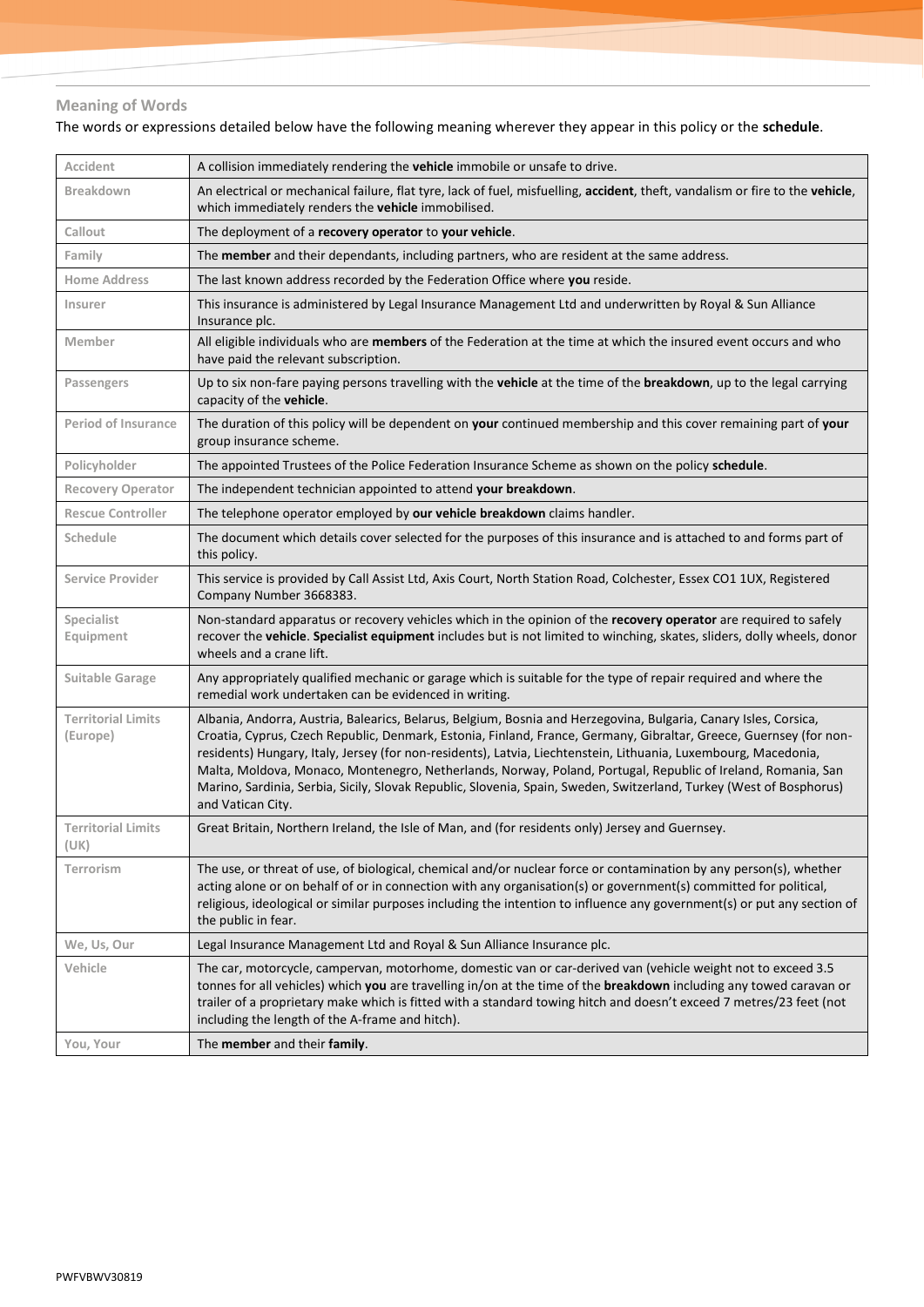# **UK Cover**

|                                                                                                                                                                                                                                                                                                                                     | <b>Roadside Assistance &amp; Recovery</b> |
|-------------------------------------------------------------------------------------------------------------------------------------------------------------------------------------------------------------------------------------------------------------------------------------------------------------------------------------|-------------------------------------------|
| <b>What is Covered?</b>                                                                                                                                                                                                                                                                                                             | <b>What is Excluded?</b>                  |
| We will send help to the scene of the breakdown within the<br>territorial limits (UK) and arrange to pay callout fees and mileage<br>charges needed to repair or assist with the vehicle.                                                                                                                                           |                                           |
| If, in the opinion of the recovery operator, they are unable to repair<br>the vehicle at the roadside we will assist in one of the following<br>ways:                                                                                                                                                                               |                                           |
| Arrange and pay for your vehicle, you and up to 6<br>1.<br>passengers to be recovered to the nearest garage which is<br>able to undertake the repair.                                                                                                                                                                               |                                           |
| 2.<br>If the above is not possible at the time or the repair<br>cannot be made within the same working day, we will<br>arrange for your vehicle, you and up to 6 passengers to be<br>transported to your home address, or if you would prefer<br>and it is closer, your original destination within the<br>territorial limits (UK). |                                           |
| The recovery must take place at the same time as the initial callout<br>otherwise you will have to pay for subsequent callout charges.                                                                                                                                                                                              |                                           |
| If your vehicle requires recovery, you must immediately inform our<br>rescue controller of the address you would like the vehicle taken to.<br>Once the vehicle has been delivered to the nominated address, the<br>vehicle will be left at your own risk.                                                                          |                                           |
|                                                                                                                                                                                                                                                                                                                                     | <b>Home Assist</b>                        |
| <b>What is Covered?</b>                                                                                                                                                                                                                                                                                                             | <b>What is Excluded?</b>                  |
| We will send help to your home address or within a one-mile radius<br>of your home address in the event your vehicle suffers a<br>breakdown.                                                                                                                                                                                        |                                           |
| If, in the opinion of the recovery operator, they are unable to repair<br>your vehicle at the roadside, we will arrange and pay for your<br>vehicle, you and 6 passengers to be recovered to the nearest<br>garage which is able to undertake the repair.                                                                           |                                           |
| Any recovery must take place at the same time as the initial callout<br>otherwise you will have to pay for subsequent callout charges.                                                                                                                                                                                              |                                           |
| If your vehicle requires recovery, you must immediately inform our<br>rescue controller of the address you would like the vehicle taken to.<br>Once the <b>vehicle</b> has been delivered to the nominated address, the<br>vehicle will be left at your own risk.                                                                   |                                           |
|                                                                                                                                                                                                                                                                                                                                     |                                           |
|                                                                                                                                                                                                                                                                                                                                     | <b>Alternative Transport</b>              |
| <b>What is Covered?</b>                                                                                                                                                                                                                                                                                                             | <b>What is Excluded?</b>                  |
| We will pay up to £250 towards the cost of alternative transport or a<br>hire car up to 1,600cc to allow you to complete your original journey.<br>We will also pay up to £100 towards the reasonable cost of<br>alternative transport for one person to return and collect the<br>repaired vehicle.                                |                                           |
| The vehicle must be repaired at the nearest suitable garage to the breakdown location.<br>1.                                                                                                                                                                                                                                        | <b>Alternative Travel Conditions</b>      |

- 2. The **vehicle** cannot be repaired the same working day.
- 3. The **breakdown** did not occur within 20 miles of **your home address**.
- 4. **We** will determine which benefit is offered to **you** by assessing the circumstances of the **breakdown** and what is the most costeffective option for **us**.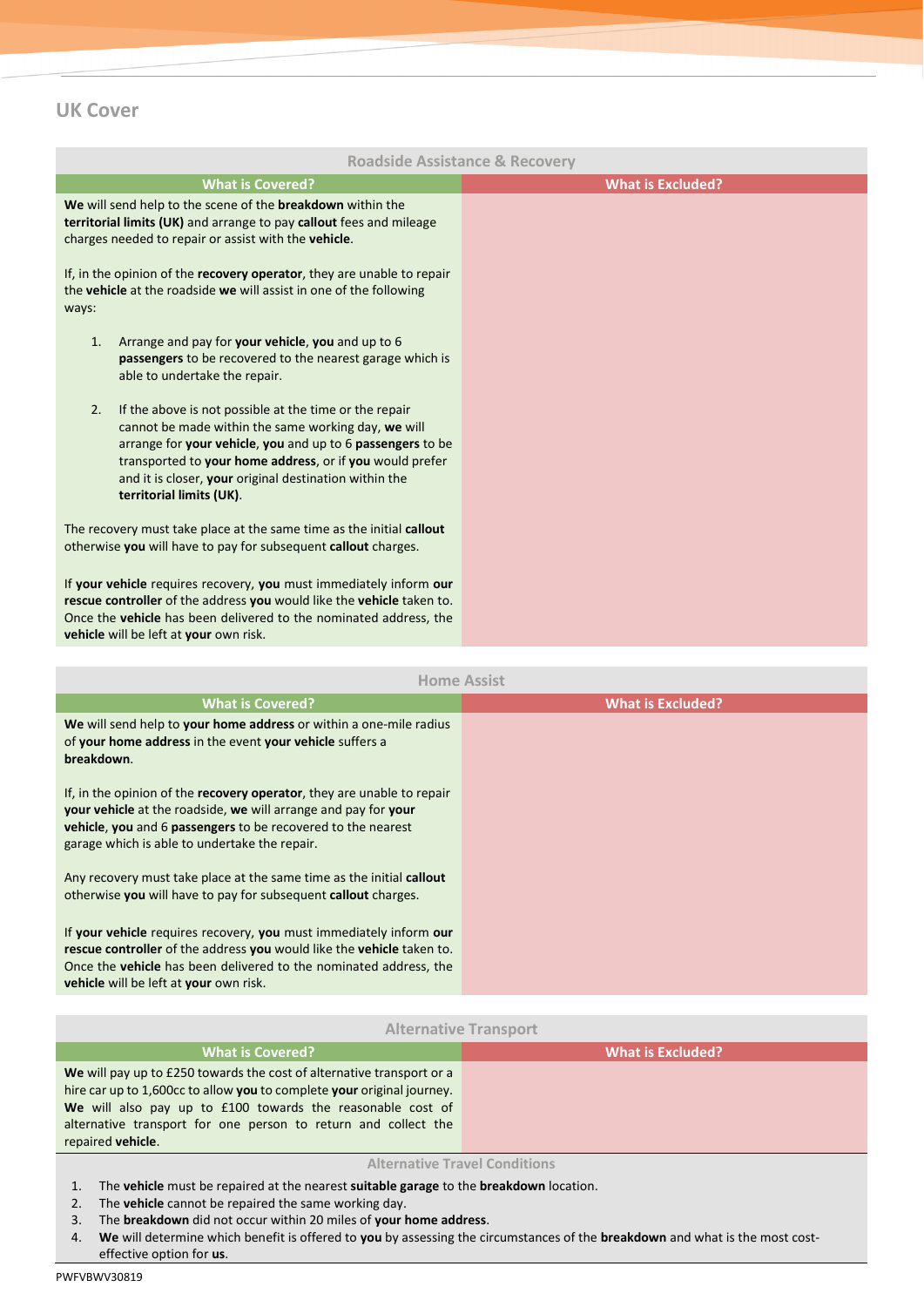# **Emergency Overnight Accommodation**

# **What is Covered? What is Excluded?**

**We** will pay a maximum of £150 for a lone traveller or £75 per person for one night of overnight accommodation including breakfast for **you** and up to 6 **passengers**. The maximum payment per incident is £500.

# **Emergency Overnight Accommodation Conditions**

- 1. The **vehicle** must be repaired at the nearest **suitable garage** to the **breakdown** location.
- 2. The **vehicle** cannot be repaired the same working day.
- 3. The **breakdown** did not occur within 20 miles of **your home address**.
- 4. **We** will determine which benefit is offered to **you** by assessing the circumstances of the **breakdown** and what is the most costeffective option for **us**.

| <b>Keys</b>                                                                                                                                                                                                                                                                                               |                          |
|-----------------------------------------------------------------------------------------------------------------------------------------------------------------------------------------------------------------------------------------------------------------------------------------------------------|--------------------------|
| What is Covered?                                                                                                                                                                                                                                                                                          | <b>What is Excluded?</b> |
| If you lose, break or lock your keys within your vehicle, we will pay<br>the callout and mileage charges back to the recovery operator's base<br>or your home address if closer. All other costs incurred, including any<br>Specialist equipment needed to move the vehicle, will be at your<br>expenses. |                          |

| <b>Misfuel Assist</b>                                                                                                                                                                                                                                                                                                                                                                                                                                                                                                                                                                                                                                                                                                      |                          |
|----------------------------------------------------------------------------------------------------------------------------------------------------------------------------------------------------------------------------------------------------------------------------------------------------------------------------------------------------------------------------------------------------------------------------------------------------------------------------------------------------------------------------------------------------------------------------------------------------------------------------------------------------------------------------------------------------------------------------|--------------------------|
| <b>What is Covered?</b>                                                                                                                                                                                                                                                                                                                                                                                                                                                                                                                                                                                                                                                                                                    | <b>What is Excluded?</b> |
| In the event you fill your vehicle's fuel tank with the incorrect type<br>of fuel, we will arrange pay up to £250 (inclusive of VAT) for a<br>recovery operator to either recover your vehicle, you and up to 6<br>passengers to their base where a drain and flush to your vehicle's<br>fuel tank can be conducted or, to conduct the fuel drain and flush at<br>the roadside. Subject to the £250 claim limit, we will also provide 10<br>litres of correct fuel to allow you to continue your journey.                                                                                                                                                                                                                  |                          |
| Occasionally misfuelling a <b>vehicle</b> can cause extensive damage which<br>a fuel drain and flush will not rectify. We cannot accept liability for<br>any damage caused to your vehicle but if you would prefer for the<br>fuel drain and flush to be conducted by your preferred repairer, we<br>will arrange and pay for a recovery operator to recover your vehicle,<br>you and up to 6 passengers to a repairer of your choice within 20<br>miles of the scene of the <b>breakdown</b> . Subject to the prior<br>authorisation of our rescue controller we will also reimburse up to<br>£250 (inclusive of VAT) towards the cost of a fuel drain and flush, only<br>when we have received copies of valid receipts. |                          |

| <b>Message Service</b>                                                                                                                  |                   |  |
|-----------------------------------------------------------------------------------------------------------------------------------------|-------------------|--|
| <b>What is Covered?</b>                                                                                                                 | What is Excluded? |  |
| If you require, we will pass on two messages to your home or place<br>of work to let them know of your predicament and ease your worry. |                   |  |
|                                                                                                                                         |                   |  |

| Driver Illness / Injury                                                                                                                                                                                                                                                                                                                                                          |                          |  |
|----------------------------------------------------------------------------------------------------------------------------------------------------------------------------------------------------------------------------------------------------------------------------------------------------------------------------------------------------------------------------------|--------------------------|--|
| <b>What is Covered?</b>                                                                                                                                                                                                                                                                                                                                                          | <b>What is Excluded?</b> |  |
| If you are unable to continue your journey within the territorial limits<br>(UK) due to illness or injury (a medical certificate will be required)<br>during the Period of Insurance, provided none of your passengers are<br>able to drive, we will provide an alternative driver to return the<br>vehicle to your nominated destination within the territorial limits<br>(UK). |                          |  |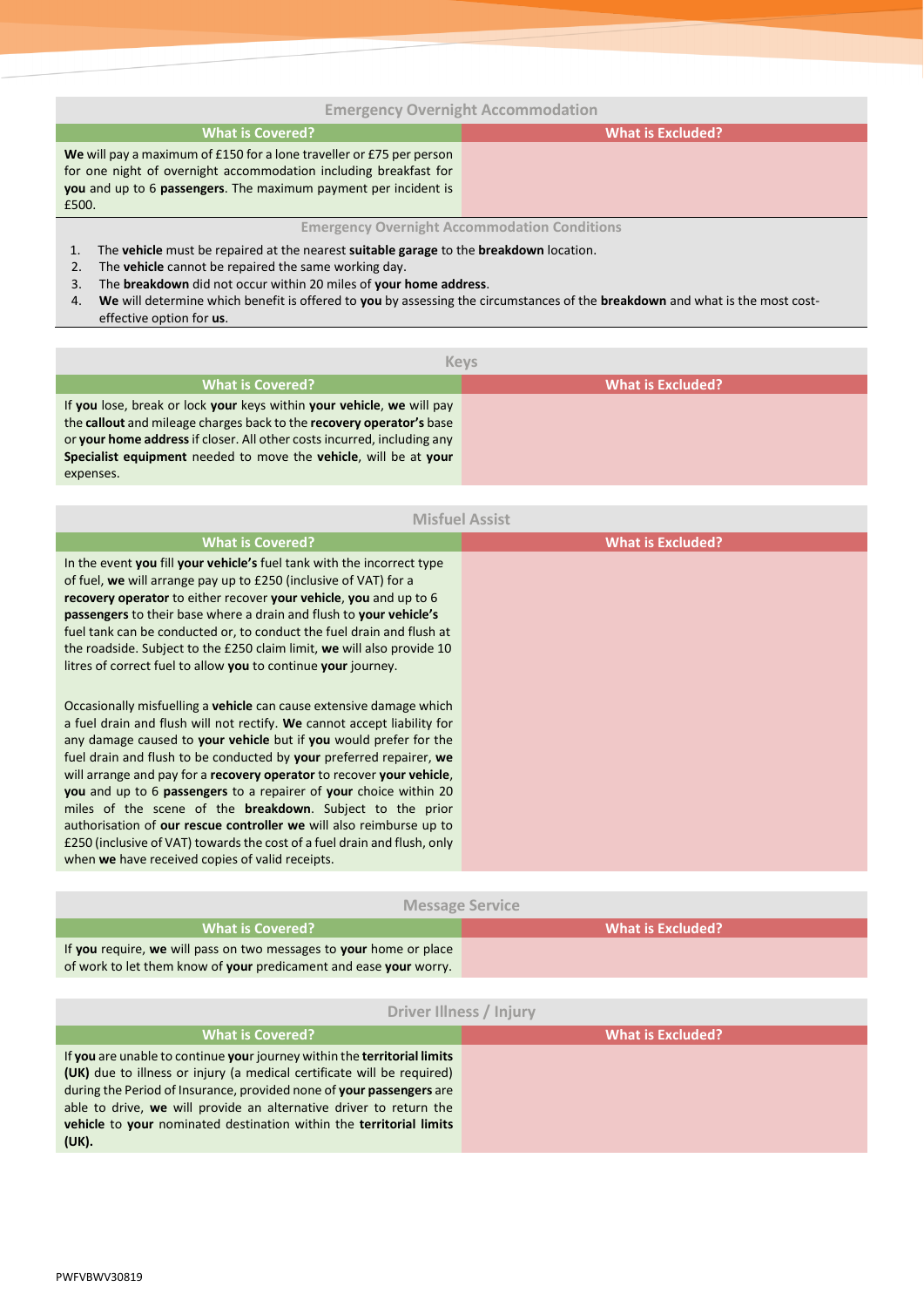# **European Cover (if shown on the policy schedule)**

**We** will provide service in the **territorial limits (Europe)** where the maximum duration of any single trip does not exceed 90 days.

Please ensure **you** carry **your** V5C registration document and driving licence with **you** during **your** journey. Due to local regulations and customs, **you** may be required to provide copies of **your** V5C registration document and/or driving licence. **You** will be held liable for any costs incurred if copies of **your** V5C registration document or driving licence are not immediately available.

Regulations are different when **you breakdown** in Europe and help may take longer in arriving. **We** will require detailed information from **you** regarding the location of **your vehicle**. **We** will need to know if **you** are on an outward or inward journey and details of **your** booking arrangements. When **we** have all the required information **we** will liaise with the European network. **You** will be kept updated and therefore, **you** will be asked to remain at the telephone number **you** call from.

If **you** have broken down on a European motorway or major public road, **we** are generally unable to assist **you** and **you** will often need to obtain assistance via the SOS phones. The local services will tow **you** to a place of safety and **you** will be required to pay for the service immediately. **you** can then contact **us** for further assistance. **We** will pay a maximum of £150.00 towards reimbursement of costs but are only able to consider such claims where **we** are in receipt of a valid invoice/receipt. Payment will be made in accordance with the exchange rate on the date of the claim.

If **you** have broken down in a European country during a Public Holiday, many services will be closed during the Holiday period. In these circumstances, **you** must allow **us** time to assist **you** and effect a repair to **your vehicle**. **We** will not be held liable for any delays in reaching **your** destination.

| <b>Roadside Assistance &amp; Recovery Abroad</b>                                                                                                                                                                                                                                                                                                            |                          |
|-------------------------------------------------------------------------------------------------------------------------------------------------------------------------------------------------------------------------------------------------------------------------------------------------------------------------------------------------------------|--------------------------|
| <b>What is Covered?</b>                                                                                                                                                                                                                                                                                                                                     | <b>What is Excluded?</b> |
| We will send help to the scene of the <b>breakdown</b> and arrange to<br>pay callout fees and mileage charges needed to repair or assist with<br>the <b>vehicle</b> .                                                                                                                                                                                       |                          |
| If, in the opinion of the recovery operator, they are unable to repair<br>the vehicle at the roadside we will assist in the following way:                                                                                                                                                                                                                  |                          |
| Arrange and pay for your vehicle, you and up to 6<br>1.<br>passengers to be recovered to the nearest garage able to<br>undertake the repair.                                                                                                                                                                                                                |                          |
| If the <b>vehicle</b> cannot be repaired within 48 hours or by<br>2.<br><b>your</b> intended return, which is the later, we will arrange<br>for your vehicle, you and up to 6 passengers to be<br>transported either to your home address, or if you would<br>prefer and it is closer, your original destination within the<br>territorial limits (Europe). |                          |
|                                                                                                                                                                                                                                                                                                                                                             |                          |

# **Alternative Transport Abroad**

| <b>What is Covered?</b>                                                                                                                                                                                                                                                                                                                                                    | What is Excluded? |
|----------------------------------------------------------------------------------------------------------------------------------------------------------------------------------------------------------------------------------------------------------------------------------------------------------------------------------------------------------------------------|-------------------|
| We will pay up to £750 towards the cost of alternative transport or a<br>hire vehicle up to 1,600cc to allow you to continue your trip in the<br>territorial limits (Europe) whilst your vehicle remain unroadworthy.<br>We will also pay up to £100 towards the reasonable cost of<br>alternative transport for one person to return and collect the<br>repaired vehicle. |                   |
|                                                                                                                                                                                                                                                                                                                                                                            |                   |

#### **Alternative Travel Abroad Conditions**

This service may be offered on a pay/claim basis, which means that **you** must pay initially and **we** will send **you** a claim form to complete and return for reimbursement. Before arranging these services, authorisation must be obtained from **our rescue controller**. The policy will only pay for a hire **vehicle** which **we** deem is appropriate for **your** requirements and is available at the time. **We** will only reimburse claims when **we** are in receipt of a valid invoice/receipt.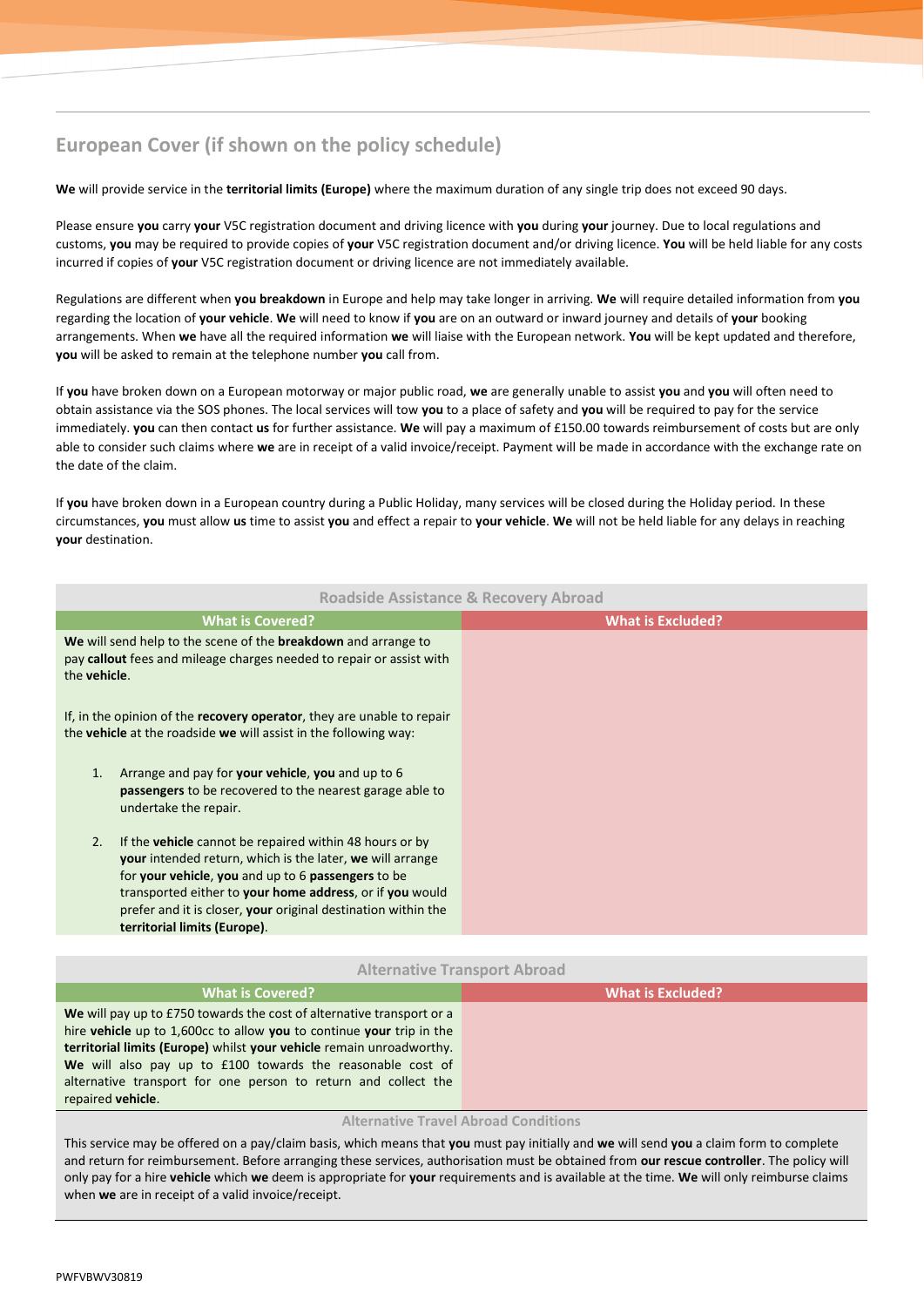# **Emergency Overnight Accommodation Aboard**

| What is Covered?                                                     | What is Excluded? |
|----------------------------------------------------------------------|-------------------|
| We will pay a maximum of £150 for a lone traveller or £75 per person |                   |
| for one night of overnight accommodation including breakfast for     |                   |
| you and up to 6 passengers. The maximum payment per incident is      |                   |
| £500.                                                                |                   |

# **Emergency Overnight Accommodation Aboard Conditions**

This service may be offered on a pay/claim basis, which means that **you** must pay initially and **we** will send **you** a claim form to complete and return for reimbursement. Before arranging these services, authorisation must be obtained from **our rescue controller**. The policy will only pay for a hire **vehicle** which **we** deem is appropriate for **your** requirements and is available at the time. **We** will only reimburse claims when **we** are in receipt of a valid invoice/receipt.

# **Driver Illness / Injury Abroad**

| <b>What is Covered?</b>                                                    | What is Excluded? |
|----------------------------------------------------------------------------|-------------------|
| If you are unable to continue your journey within the territorial limits   |                   |
| (Europe) due to illness or injury (a medical certificate will be required) |                   |
| during the Period of Insurance, provided none of your passengers are       |                   |
| able to drive, we will provide an alternative driver to return the         |                   |
| vehicle to your nominated destination within the territorial limits        |                   |
| (UK).                                                                      |                   |

# **European Exclusions**

- 1. Service where repatriation costs exceed the market value of the **vehicle**.
- 2. The cost of recovery from a European motorway exceeding £150.00.
- 3. Repatriation to the **territorial limits (UK)** within 48 hours of the original **breakdown**, regardless of ferry or tunnel bookings for the homebound journey or prearranged appointments **you** have made within the **territorial limits (UK)**.
- 4. Repatriation if the **vehicle** can be repaired but **you** do not have adequate funds for the repair.
- 5. Any claim where the duration of a single trip is planned to or subsequently exceeds 90 days.
- 6. **Vehicles** above the age limit shown in the **schedule** at the date the **breakdown** for travel in the **territorial limits (Europe)**.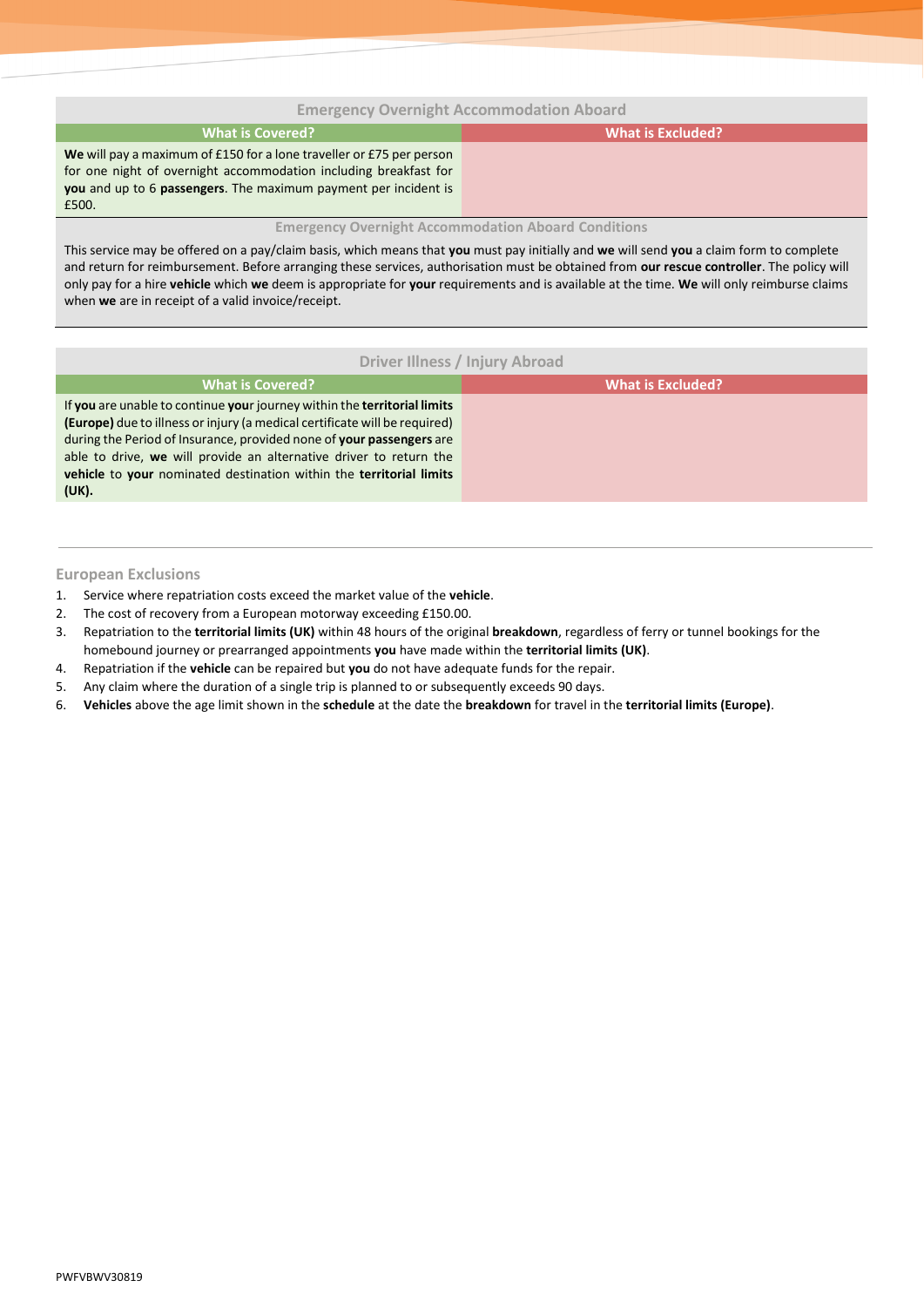# **General Exclusions**

Applying to all sections unless otherwise stated.

- 1. Service where glass or windscreens have been damaged or broken.
- 2. **Vehicles** that are not secure or have faults with electric windows, sunroofs or locks not working, unless the fault occurs during the course of a journey and **your** safety is compromised.
- 3. **Breakdowns** caused by failure to maintain the **vehicle** in a roadworthy condition including maintenance or proper levels of oil and water.
- 4. Any request for service if the **vehicle** cannot be reached or is immobilised due to snow, mud, sand or flood or where the **vehicle** is not accessible or cannot be transported safely and legally using a standard transporter.
- 5. Overloading of the **vehicle** or carrying more **passengers** than it is designed to carry.
- 6. Any subsequent callouts for any symptoms related to a claim which has been made within the last 28 days, unless **your vehicle** has been fully repaired at a **suitable garage** or is in transit to a pre-booked appointment at a **suitable garage**.
- 7. The recovery of the **vehicle** and **passengers** if repairs can be carried out at or near the scene of the **breakdown** within the same working day. If recovery takes effect **we** will only recover to one address in respect of any one **breakdown**.
- 8. **Breakdowns** occurring to any **vehicle you** are not travelling in.
- 9. Any request for service if the **vehicle** is being used for motor racing, rallies, rental, hire, public hire, private hire, courier services or any contest or speed trial or practice for any of these activities.
- 10. Minibuses and vehicles used for a commercial purpose, horseboxes, or limousines.
- 11. **Vehicles** exceeding 3,500kg (3.5 tonnes) gross **vehicle** weight.
- 12. Assistance if the **vehicle** is deemed to be illegal, untaxed, uninsured, unroadworthy or dangerous to transport.
- 13. The cost of any parts, components or materials used to repair the **vehicle**.
- 14. Repair and labour costs other than half an hour roadside labour at the scene.
- 15. The use of **Specialist equipment** occasionally required because the **vehicle** is not between the kerbs, it has modifications, or nearby obstructions are impeding the usual method of recovery.
- 16. Storage charges.
- 17. Any **breakdown** that occurred before **you** were provided with this cover.
- 18. More than six callouts in any **period of insurance**.
- 19. Claims totalling more than £15,000 in any **period of insurance**.
- 20. Any costs or expenses not authorised by **our rescue controllers**.
- 21. The cost of food (other than breakfast under Overnight Accommodation claims), drinks, telephone calls or other incidentals.
- 22. Claims not notified and authorised prior to expenses being incurred.
- 23. The charges of any other company (including Police recovery) other than the **recovery operator**, a car hire agency or accommodation charges which have been authorised by **us**.
- 24. Any charges where **you**, having contacted **us**, effect recovery or repairs by other means unless **we** have agreed to reimburse **you**.
- 25. Any cost that would have been incurred if no claim had arisen.
- 26. Any false or fraudulent claims.
- 27. The cost of alternative transport other than to **your** destination and a return trip to collect **your** repaired **vehicle**.
- 28. The cost of fuel, oil or insurance for a hire **vehicle**.
- 29. Overnight accommodation or car hire charges if repairs can be carried out at or near the scene of the **breakdown** within the same working day.
- 30. Recovery of the **vehicle** or **your** transport costs to return the **vehicle** to **your home address** once it has been inspected or repaired.
- 31. Any damage or loss to **your vehicle** or its contents and any injury to **you** or any third party caused by **us** or the **recovery operator**. It is **your** responsibility to ensure personal possessions are removed from the **vehicle** prior to **your vehicle** being recovered.
- 32. **We** will not pay for any losses that are not directly covered by the terms and conditions of this policy. For example, **we** will not pay for **you** to collect **your vehicle** from a repairer or for any time that has to be taken off work because of a **breakdown**.
- 33. Failure to comply with requests by **us** or the **recovery operator** concerning the assistance being provided.
- 34. A request for service following any international or wilful damage caused by **you** to **your vehicle**.
- 35. Fine and penalties imposed by courts.
- 36. Any cost recoverable under any other insurance policy that **you** may have.
- 37. Any cover which is not specifically detailed within this policy.
- 38. Any direct or indirect liability, loss or damage caused:
	- a. to equipment because it fails correctly to recognise data representing a date in a way that it does not work properly or at all; or b. by computer viruses.
	- This does not apply to legal proceedings connected with claiming compensation following **your** death or bodily injury.
- 39. Any claim or expense of any kind caused directly or indirectly by:
	- a. ionising radiation or radioactive contamination from any nuclear fuel or waste which results from the burning or nuclear fuel; or
	- b. the radioactive, toxic, explosive or other dangerous properties of nuclear machinery or any part of it.
- 40. Any loss or damage caused by any sort of war, invasion or revolution.
- 41. Any loss or damage caused by pressure waves caused by aircraft or other flying objects moving at or above the speed of sound.
- 42. Any loss, damage, liability, cost or expense of any kind directly or indirectly caused by, resulting from or in connection with any act of **terrorism**.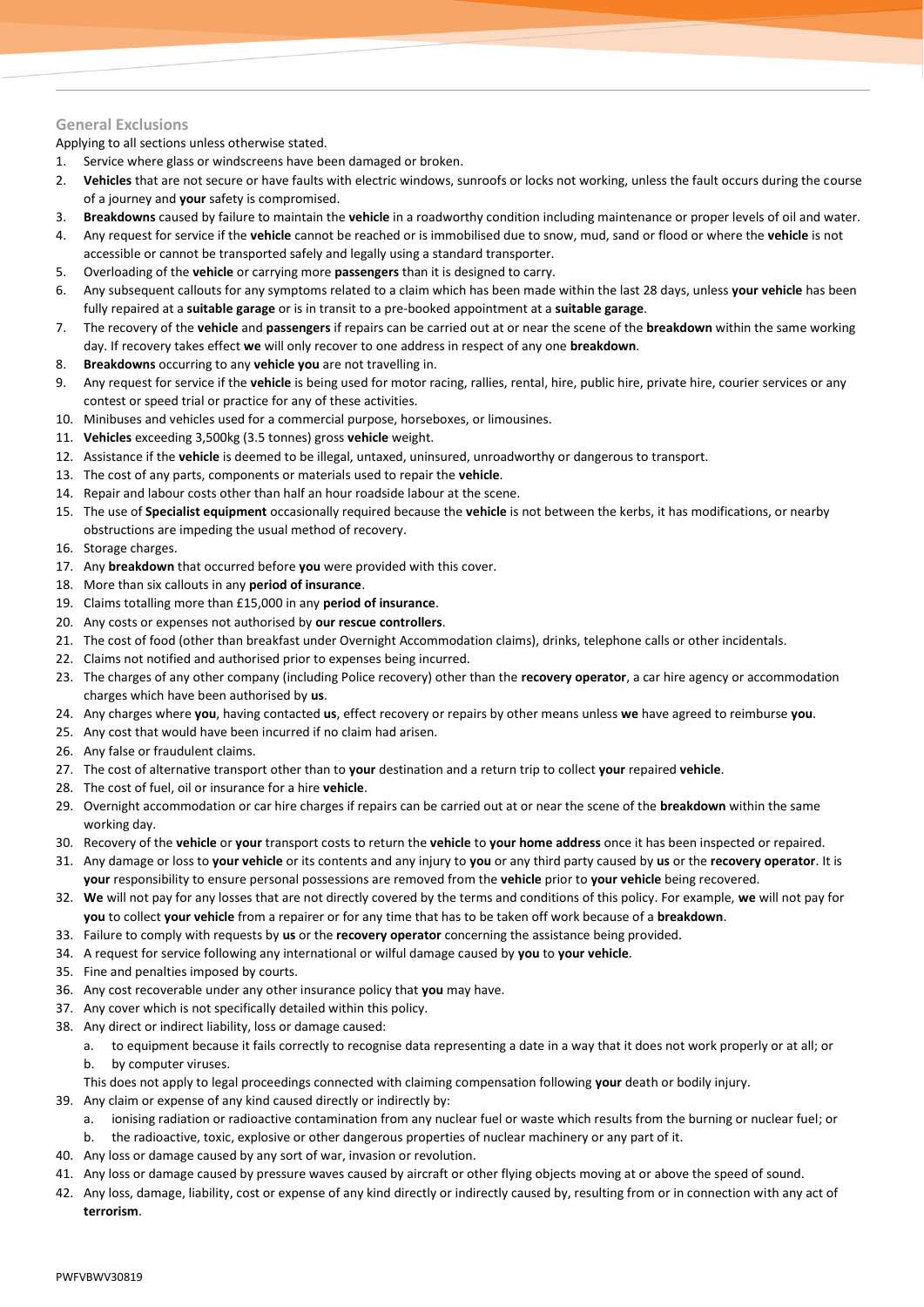# **Policy Conditions**

# **Claims**

Applying to all sections.

- 1. **You** must remain with or nearby the **vehicle** until help arrives.
- 2. If a **callout** is cancelled by **you** and a **recovery operator** has already been dispatched, **you** will lose a **callout** from **your** policy. **We** recommend **you** to wait for assistance to ensure the **vehicle** is functioning correctly. If **you** do not wait for assistance and the **vehicle** breaks down again within 12 hours, **you** will be charged for the second and any subsequent callouts.
- 3. **We** reserve the right to charge **you** for any costs incurred as a result of incorrect location details being provided.
- 4. **We** have the right to refuse to provide the service if **you** or **your passengers** are being obstructive in allowing **us** to provide the most appropriate assistance or are abusive to **our rescue controllers** or the **recovery operator**.
- 5. **Your vehicle** must be registered to and ordinarily kept at an address within the **territorial limits (UK)**.
- 6. **Vehicles** must be located within the **territorial limits (UK)** when cover commences.
- 7. **We** can request proof of outbound and inbound travel dates.
- 8. If in **our** opinion the **vehicle** is beyond economical repair or the cost of the claim is likely to exceed the market value of the **vehicle** in its current condition following the **breakdown**, **we** have the option to pay **you** the market value of the **vehicle** in its current condition and pay **your** transportation costs to **your home address**. It will be **your** responsibility to apply for a Certificate of Destruction or other such document and **you** will be required to pay for any storage costs whilst this is obtained. If **you** would prefer the **vehicle** to be transported to **your home address** or original destination, this can be arranged but **you** will need to pay any costs which exceed the market value of the **vehicle** in its current condition.
- 9. **We** will only pay ferry and toll fees within the confines of the United Kingdom of Great Britain and Northern Ireland.
- 10. **We** must be advised immediately at the time of contacting **us** for assistance, if **your vehicle** is fitted with alloy wheels. If **we** are not advised and **we** are unable to provide the service promptly or efficiently through the agent who will be assisting **you**, **you** will be charged for any additional costs incurred.
- 11. If **we** are able to repair **your vehicle** at the roadside, **you** must accept the assistance being provided and immediately pay for any parts supplied and fitted by debit or credit card.
- 12. The repair must be carried out if the **vehicle** is recovered to a **suitable garage** and the **suitable garage** can repair the **vehicle** within the terms stated. **You** must have adequate funds to pay for the repair immediately. If **you** do not have funds available, any further service related to the claim will be denied.
- 13. **You** must have adequate funds to pay for alternative transport or overnight accommodation costs immediately. If **you** do not have funds available, any further service related to the claim will be denied.
- 14. In the event **you** use the service and the claim is subsequently found not to be covered by the policy **you** have purchased, **we** reserve the right to reclaim any monies from **you** in order to pay for the uninsured service.
- 15. **We** may decline service if **you** have an outstanding debt with **us**.
- 16. If **you** have a right of action against a third party, **you** shall co-operate with **us** to recover any costs incurred by **us**. If **you** are covered by any other insurance policy for any costs incurred by **us**, **you** will need to claim these costs and reimburse **us**. **We** reserve the right to claim back any costs that are recoverable through a third party.
- 17. **Recovery operator**s comply with laws and regulations limiting the number of hours they can drive for. Regular breaks and 'changeovers' may be required when transporting **your vehicle**.
- 18. The transportation of livestock (including dogs) will be at the discretion of the **recovery operator**. **We** will endeavour to help arrange alternative transport but **you** will need to pay for this service immediately by credit or debit card.
- 19. Regardless of circumstances, **we** will not be held liable for any costs incurred if **you** are unable to make a telephone connection to any numbers provided.
- 20. The policy is not transferable.
- 21. If in **our** opinion, the **vehicle** is found to be unroadworthy due to lack of maintenance, unless servicing records can be provided, **we** may terminate **your** cover immediately notifying **you**, by letter to **your home address**, of what action **we** have taken.
- 22. **We** will provide cover if:
	- a) **You** have met all the terms and conditions within this insurance.
	- b) The information provided to **us**, as far as **you** are aware, is correct.

Should **you** wish to contact **our service provider**, **you** can do so by:



Customer Service c/o Call Assist Ltd Axis Court North Station Road Colchester Essex CO1 1UX



[enquiries@call-assist.co.uk](mailto:enquiries@call-assist.co.uk) 01206 771788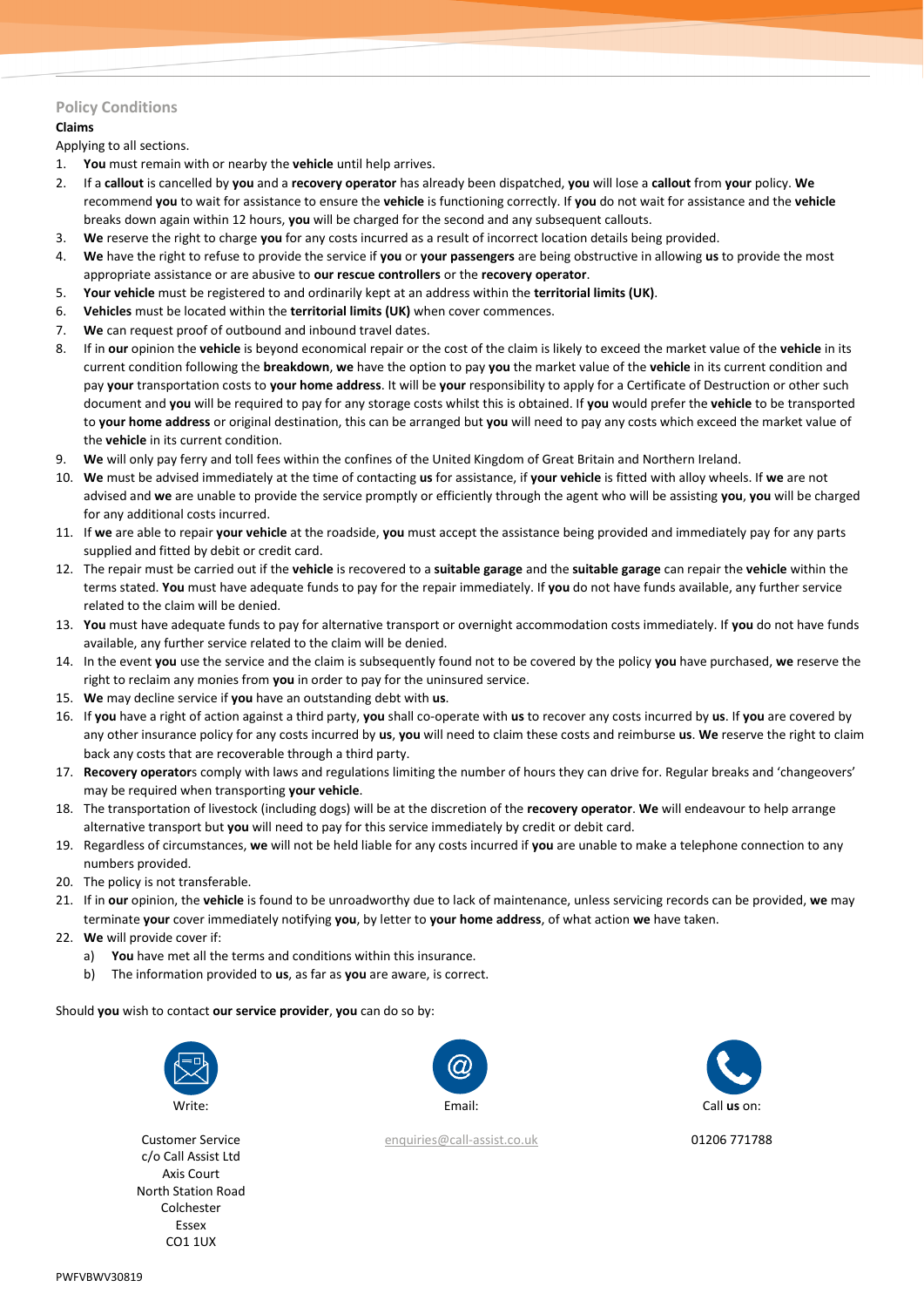#### **Uninsured Service**

**We** can provide assistance for faults that are not covered under this insurance policy or where **you** would like **us** to assist additional passenger numbers who exceed the maximum of 6. All costs (including an administration fee) must be paid for immediately by credit or debit card.

#### **Measurements**

A Home Assist is calculated using a straight line from the **home address** to the location of the **breakdown**. All other measurements are calculated using driving distances.

## **Garage Repairs**

Any repairs undertaken by the **recovery operator** at their premises are provided under a separate contract, which is between **you** and the **recovery operator**.

## **Due Care**

**You** must take due care to prevent incidents that may give rise to a claim and to minimise the amount payable by **us**.

## **Recovery of Costs**

You should take all steps to recover costs charges, fees or expenses. If another person is ordered, or agrees, to pay you all or any costs charges, fees, expenses or compensation you will do everything possible (subject to **our** directions) to recover the money and hold it on **our** behalf. If payment is made by instalments these will be paid to **us** until **we** have recovered the total amount that the other person was ordered, or agreed to pay by way of costs, charges or fees.

**We** may take proceedings at our own expense in your name to recover any sums paid under this insurance.

## **Fraud**

If you make any request for payment under this Policy knowing it to be fraudulent or false in any respect (or in circumstances where it ought to be known to be so) or where there is collusion between the parties to a dispute then entitlement to all benefits under this policy shall be lost. **We** may also take legal action against you and inform the appropriate authorities.

#### **Arbitration**

Any dispute between the **policyholder** and **us**, which is not solved by either party, will be governed by the laws of England and Wales and will be referred to a single arbitrator. The arbitrator shall be a solicitor a barrister on whom **we** both agree. If **we** are unable to agree, one will be nominated by the Law Society. Where appropriate, the dispute will be resolved on the basis of written submissions, and the cost of resolving the dispute will be met in full by the party against whom the decision is made. The arbitrator shall have the power to apportion **costs** in the case that a decision is not clearly made against either party.

# **Royal & Sun Alliance Insurance plc Privacy Policy**

**Your** privacy is important to **us** and **we** are committed to keeping it protected. **We** have created this Customer Privacy Notice which will explain how **we** use the information **we** collect about you and how you can exercise your data protection rights. **You** can view **our** full privacy notice by visiting<https://www.rsagroup.com/support/legal-information/partner-privacy-policy/>

If you're unable to access the link or have any questions or comments about **our** privacy notice, please write to: The Data Protection Officer, RSA, Bowling Mill, Dean Clough Industrial Park, Halifax HX3 5WA.

**You** can also email **us** at [crt.halifax@uk.rsagroup.com](mailto:crt.halifax@uk.rsagroup.com)

#### **Legal Insurance Management Ltd Privacy Notice**

Legal Insurance Management Ltd (LIM) needs to collect and store personal data about its clients, insurance claims, suppliers and other users of LIM's facilities to allow it to maintain its core operations and meet its customers' requirements effectively. The provision of this personal data is necessary for LIM to administer your insurance policy and meet **our** contractual requirements under the policy.

It is important to LIM that you are clear on what information **we** collect and why **we** collect it. **You** can withdraw your consent at any point by notifying LIM, however if you have an on-going claim this may affect continued cover under your policy. Should your data need updating, this can also be done at any point by contacting LIM.

To view **our** full privacy notice, you can go to [https://www.legalim.co.uk/Policyholder-privacy-notice](https://www.legalim.co.uk/policyholder-privacy-notice) or request a copy by emailing **us** at [dataprotection@legalim.co.uk.](mailto:dataprotection@legalim.co.uk) Alternatively, you can write to **us** at: Data Protection, Legal Insurance Management Ltd, 1 Hagley Court North, Brierley Hill, West Midlands DY5 1XF.

#### **Contracts (Rights of Third Parties) Act 1999**

Unless expressly stated nothing in this insurance contract will create rights pursuant to the Contracts (Rights of Third Parties) Act 1999 in favour of anyone other than the parties to the insurance contract.